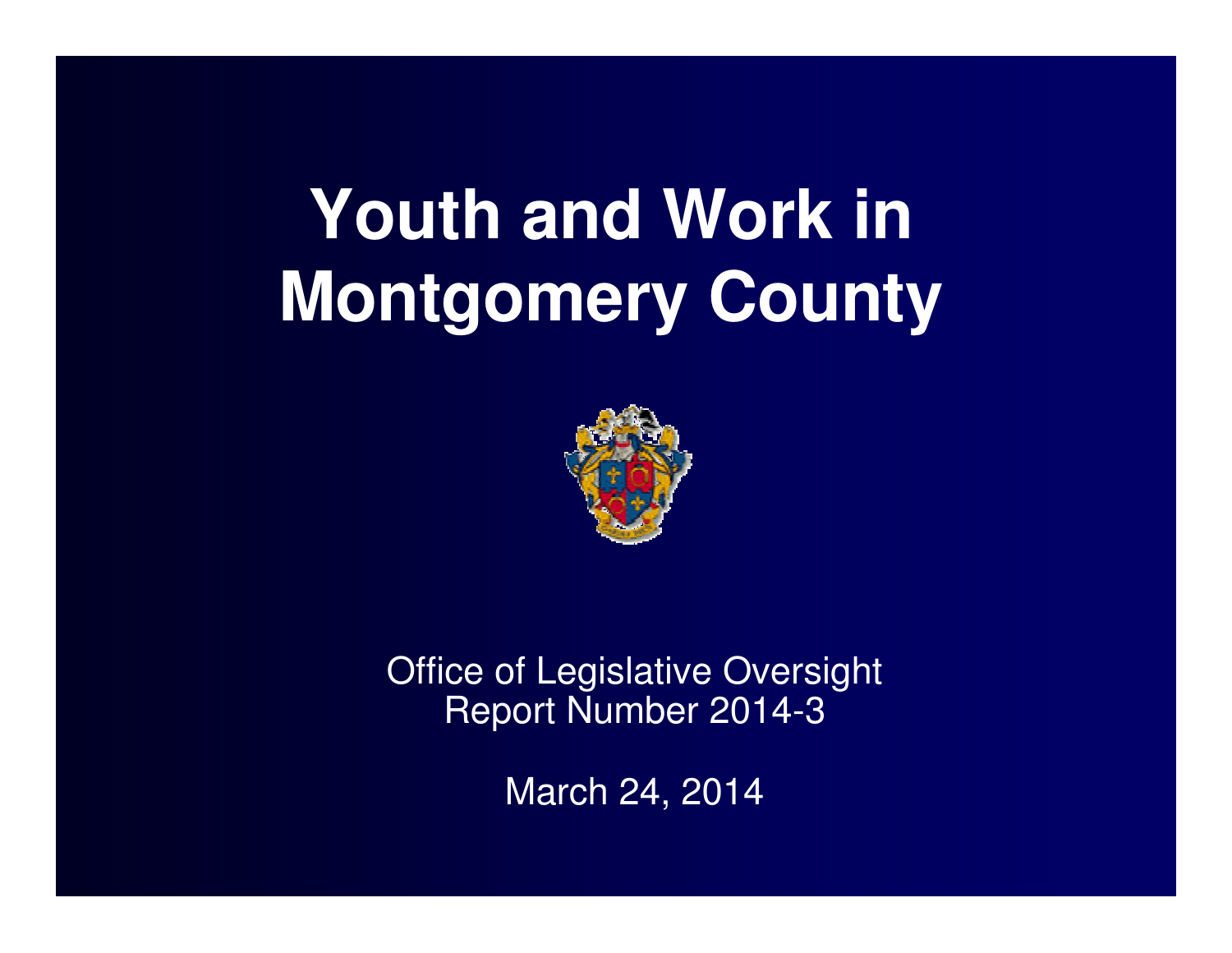### **The Assignment**

- • In 2012, OLO's alternative education report found that MCPS' career and technology education programs were inaccessible to youth at-risk and struggling learners
- • The Council asked OLO to determine what programs in other County agencies prepare youth at-risk for careers, particularly high school dropouts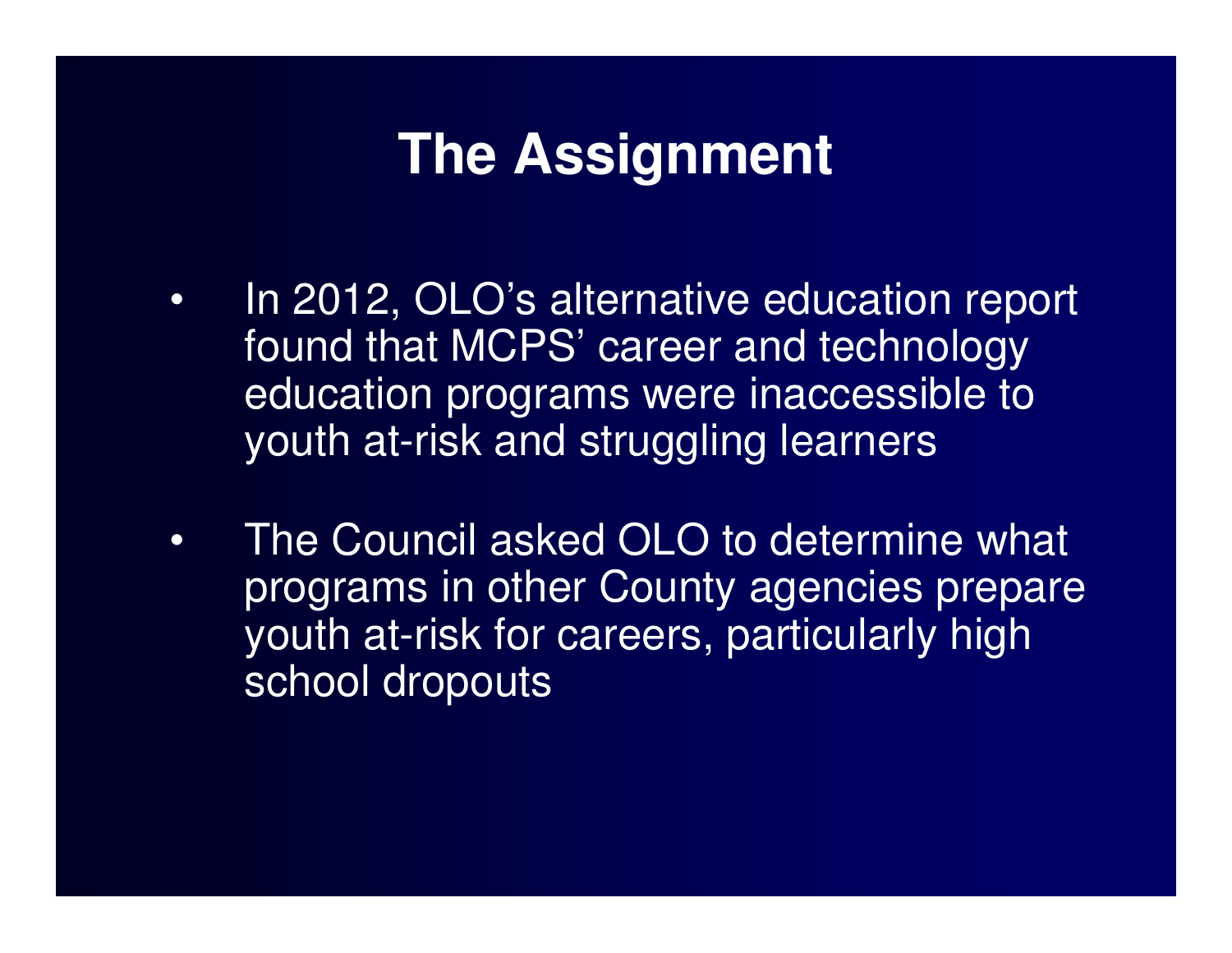### **Presentation Overview**

- $\bullet$ Disconnected Youth
- •The Youth Labor Market
- •The County's Middle-Skill Jobs Forecast
- •Youth Workforce Development Best Practices
- •County Government and College Programs
- •Stakeholders' Perspectives
- •OLO Recommendations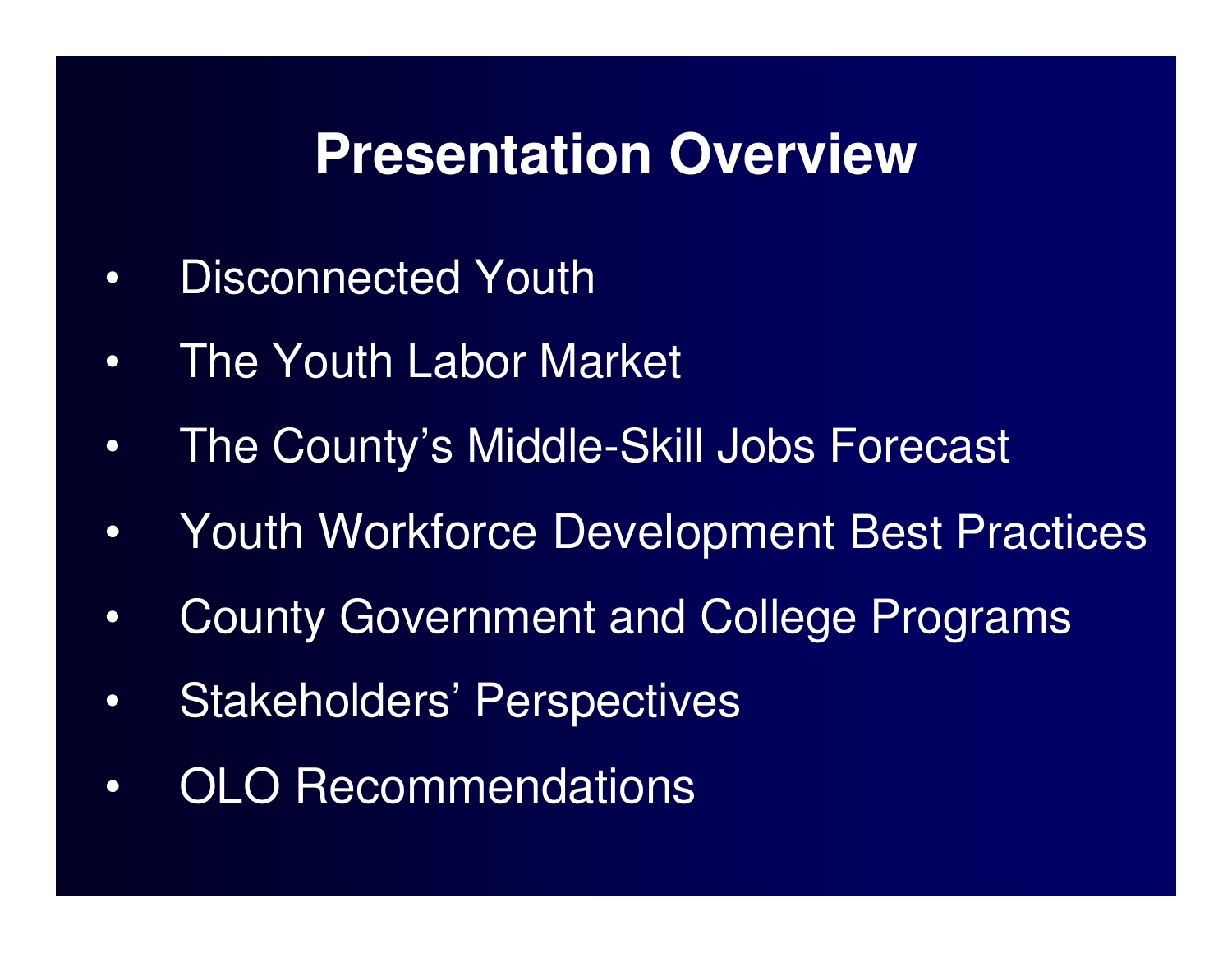### **Disconnected Youth**

- •Teens (16-19) and young adults (20-24)
- $\bullet$  Youth may be:
	- $\mathcal{L}_{\mathcal{A}}$  , where  $\mathcal{L}_{\mathcal{A}}$  is the set of the set of the set of the set of the set of the set of the set of the set of the set of the set of the set of the set of the set of the set of the set of the set of the **Chronically disconnected,** i.e., disconnected from school and work, OR
	- $\mathcal{L}_{\mathcal{A}}$  **Weakly connected,** i.e., working but not on a path to economic self-sufficiency
- •About 7,800 County youth, equivalent to  $\frac{3}{4}$  of an MCPS graduating class, are disconnected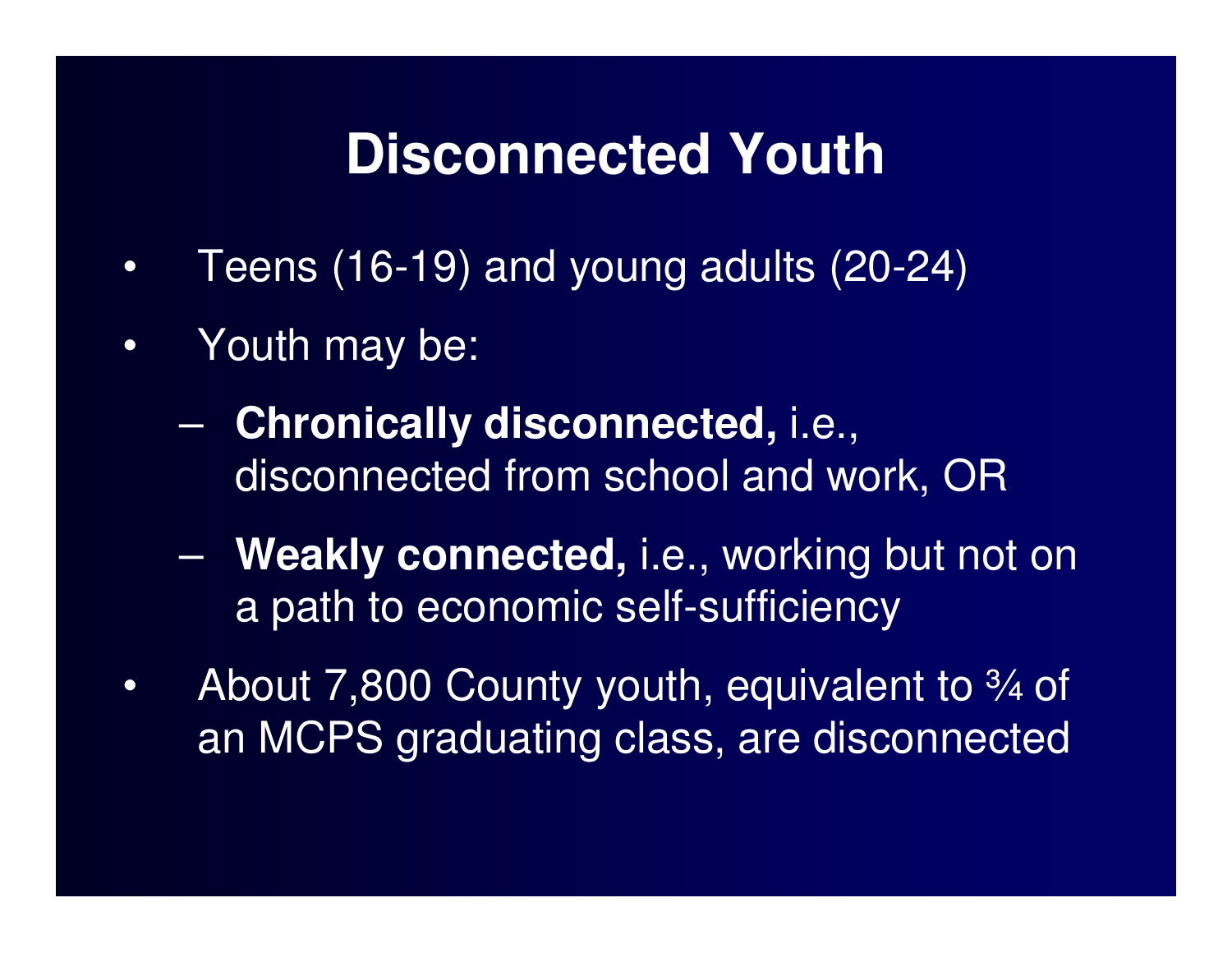## **Youth Employment Trends**

- $\bullet$ Employment rate for youth (16-24) was 50% in 2012
- $\bullet$  Nationally, from 2008 to 2011:
	- Teen employment fell from 33% to 25%
	- Young adult employment fell from 66% to 60%
- Youth males of color were hardest hit. Locally:
	- In 2011, 47% of black male teens were unemployed
	- In 2011, only 1 in 6 black male teens had a job vs. 1 in 3 or 1 in 4 teens of every other subgroup
	- From 2008 to 2011, Latino young men saw a 4x increase in their unemployment rates (6% to 24%)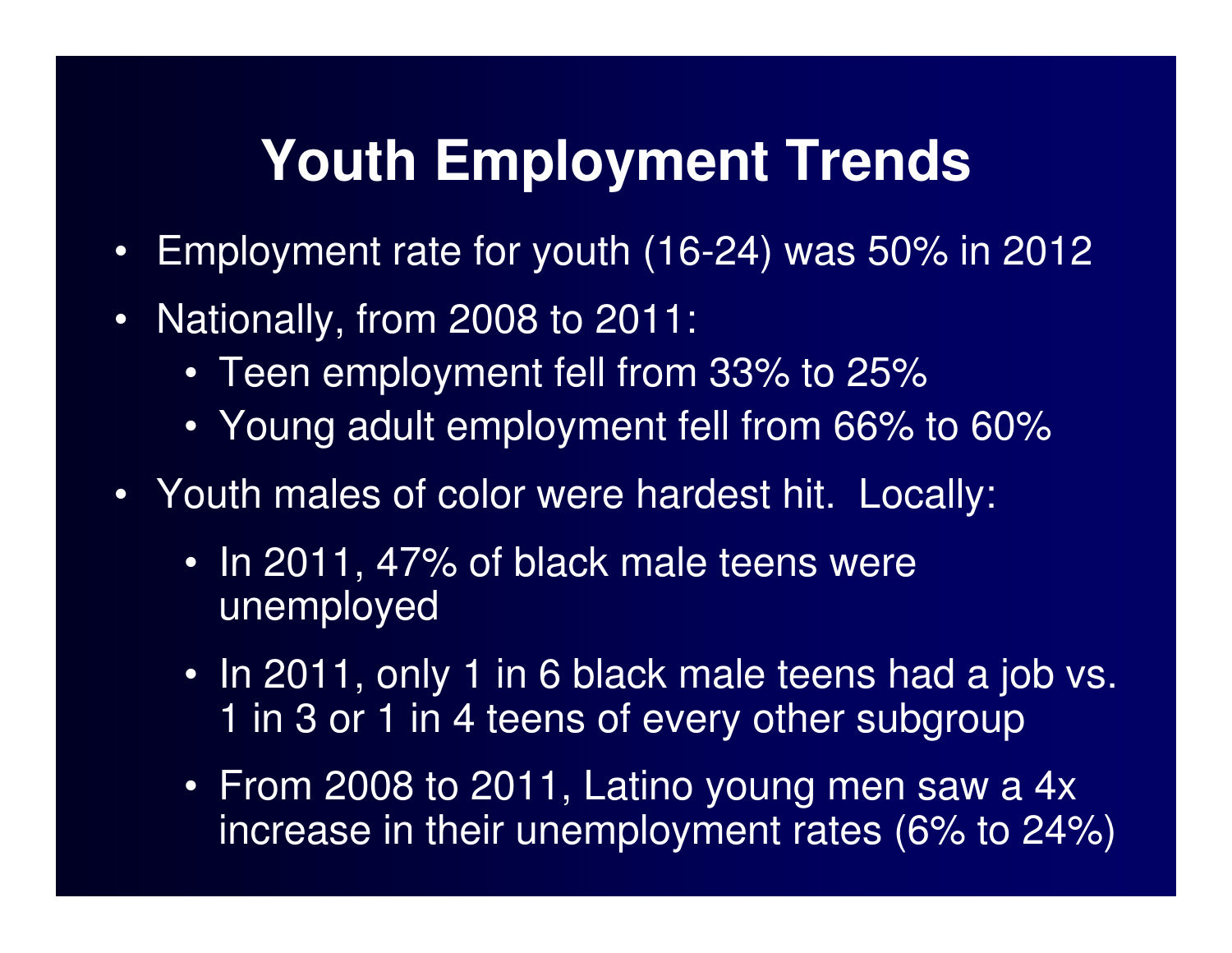## **Middle-Skill Jobs**

- Positions that require post secondary training, but not a bachelor's degree
- "Hot jobs" are in-demand middle-skill jobs that pay a living wage
- Youth work programs ideally target "hot jobs" to provide a pathway to self-sufficiency
- Local demand for middle-skill jobs is weak, accounting for 10% of projected job openings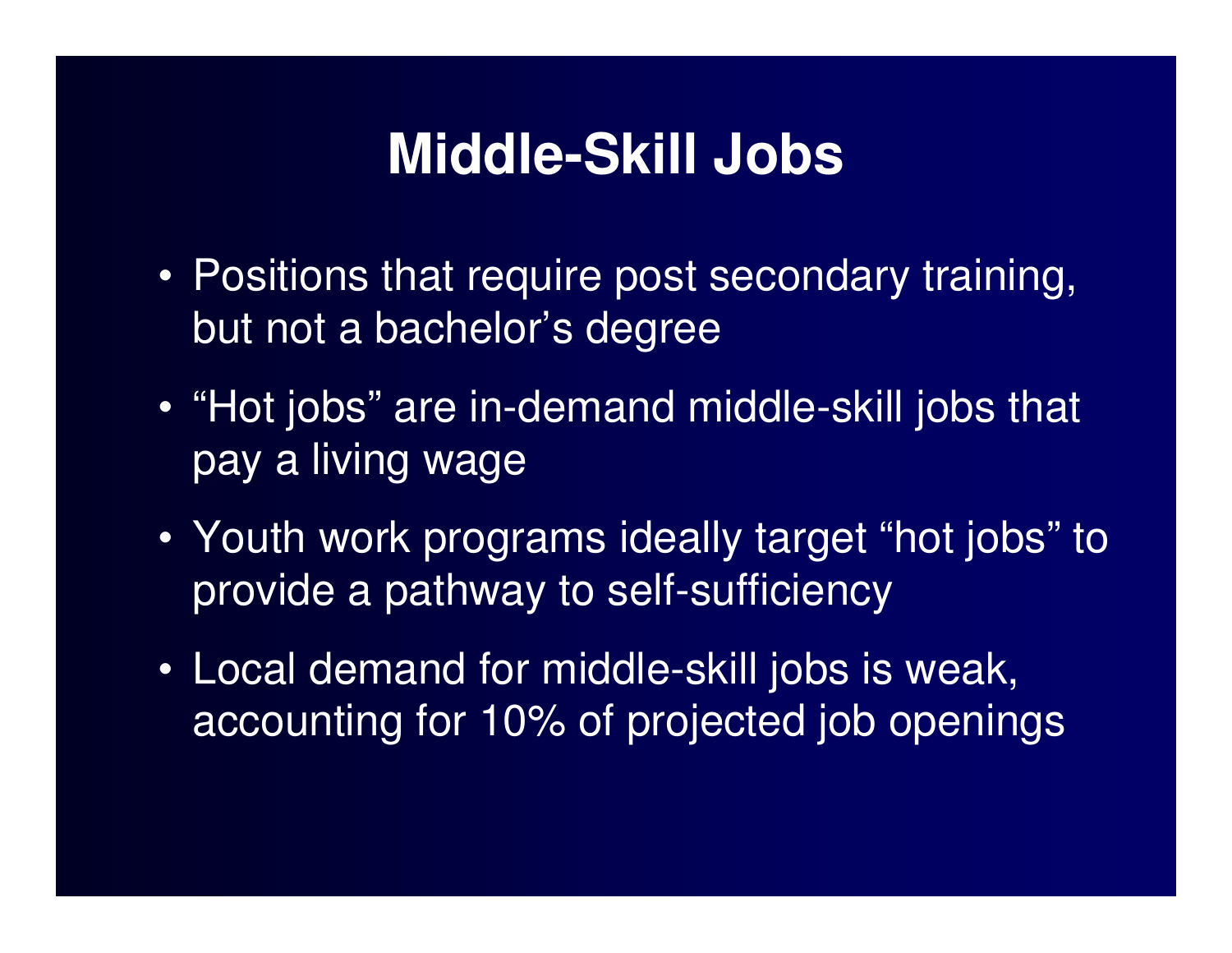## **Four Middle-Skill Occupational Groups That Could Yield "Hot Jobs" for Youth**

| <b>Occupational Group</b>                    | % of total<br>openings | <b>Entry</b><br><b>wages</b> |
|----------------------------------------------|------------------------|------------------------------|
| <b>Office and Administrative Support</b>     | 20%                    | \$23,000                     |
| <b>Allied Health</b>                         | 7%                     | \$46,000                     |
| <b>Construction and Extraction</b>           | 7%                     | \$27,000                     |
| <b>Installation, Maintenance, and Repair</b> | 4%                     | \$31,000                     |
| <b>Computer and Mathematical</b>             | 2%                     | \$39,000                     |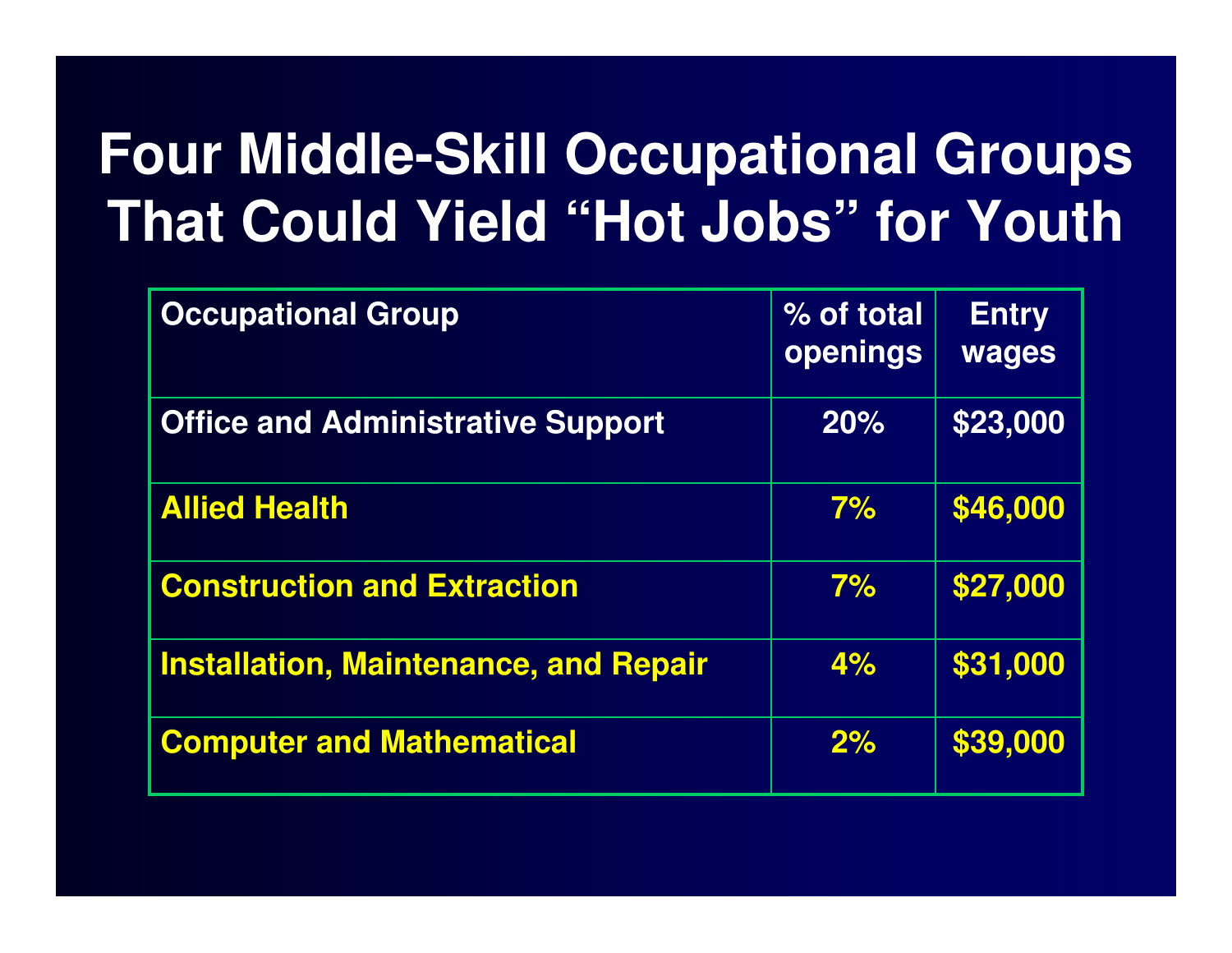#### **Costs of Disconnected Youth**

- Disconnected youth more likely to rely on government supports, have poor health, and to be involved in criminal activity
- • **Taxpayer loss** of \$14,000 per year or lifetime fiscal loss to tax payers of \$236,000 per youth in lost taxes and higher public expenditures
- • **Social loss** of \$37,000 per year in lost earnings and victims costs or a lifetime lump sum social cost of \$700,000 per youth
- **Two-thirds of taxpayer and social costs fall on state and local governments.**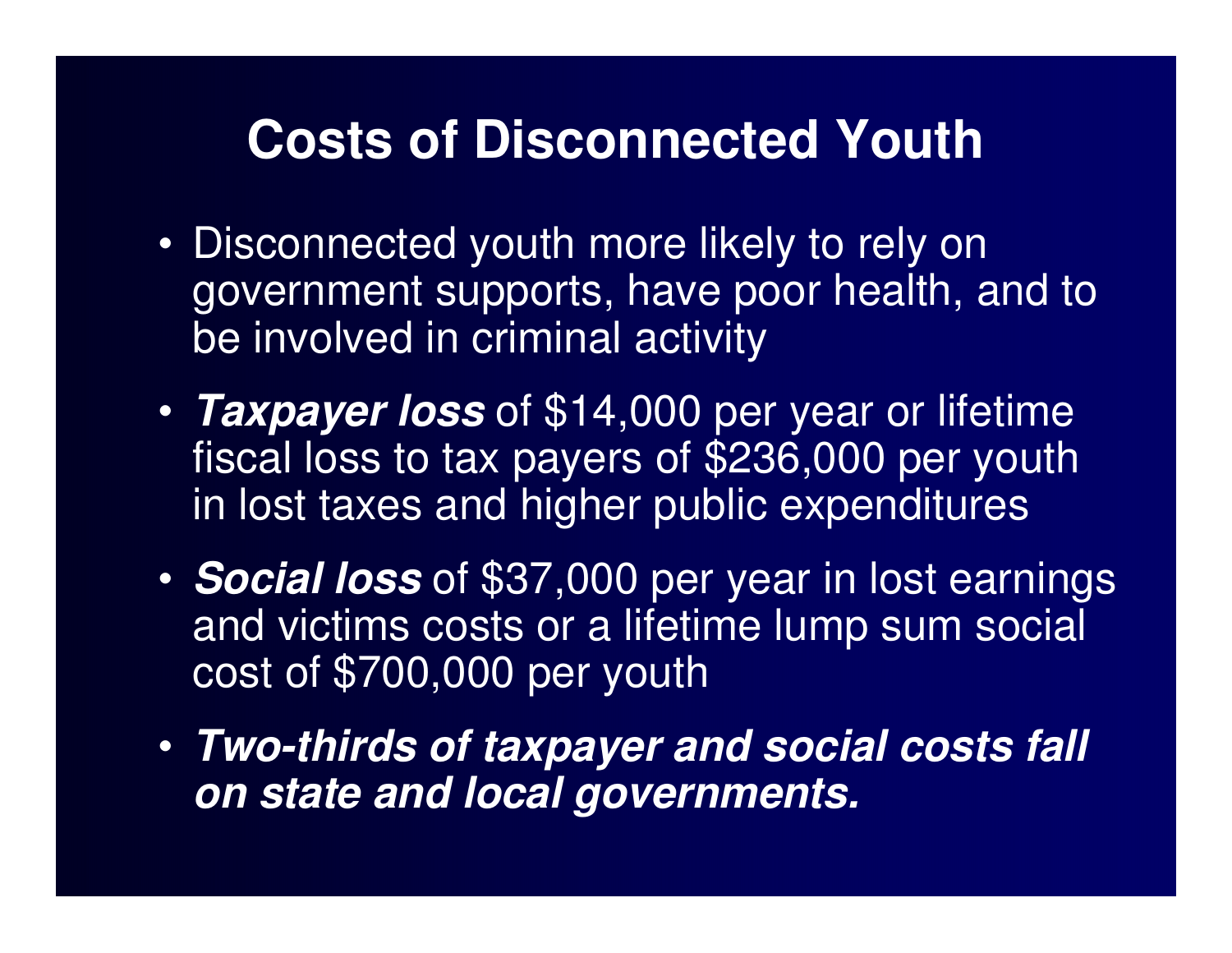### **Best Practices: Programs ShouldProvide Multi-Faceted Services**

- **Education** or the academic and soft skills that prepare youth for employment and post secondary training
- **Occupations** or paid work experience and technical training that qualify youth for jobs withearnings and advancement potential
- **Social services** to provide interim resources that support youth until they complete their transition to self-sufficiency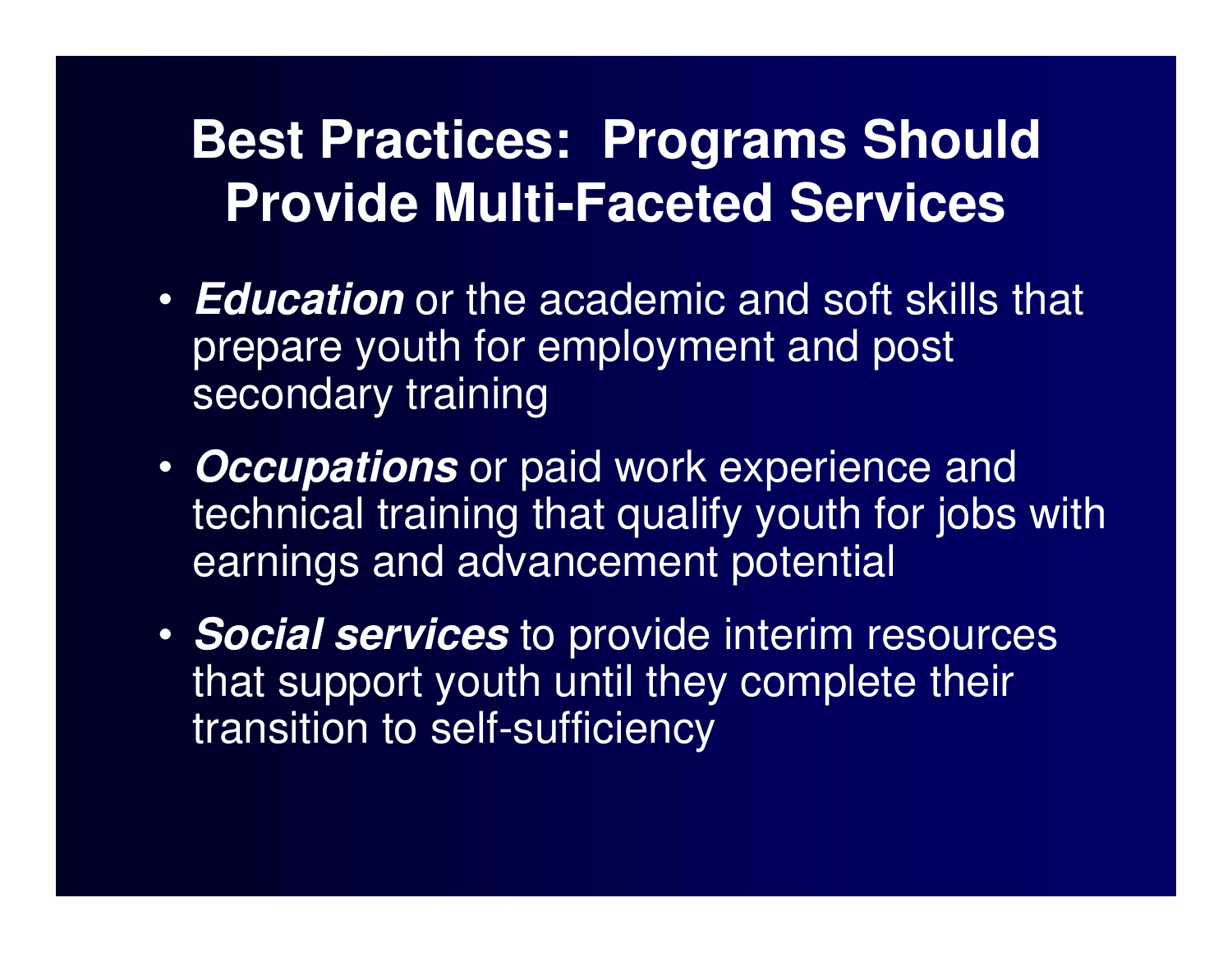## **Best Practices: Program Delivery Should Be Differentiated**

#### • **At-risk youth**

 • Exposed to risk factors for disconnection such as low achievement, gang involvement or parenting

#### • **High-risk/weakly connected youth**

- Have experienced risk factors for disconnection
- Have minimal work experience
- May have dropped out of high school

#### • **Proven-risk/chronically disconnected youth**

- Have dropped out of school
- Are not working
- Often have been adjudicated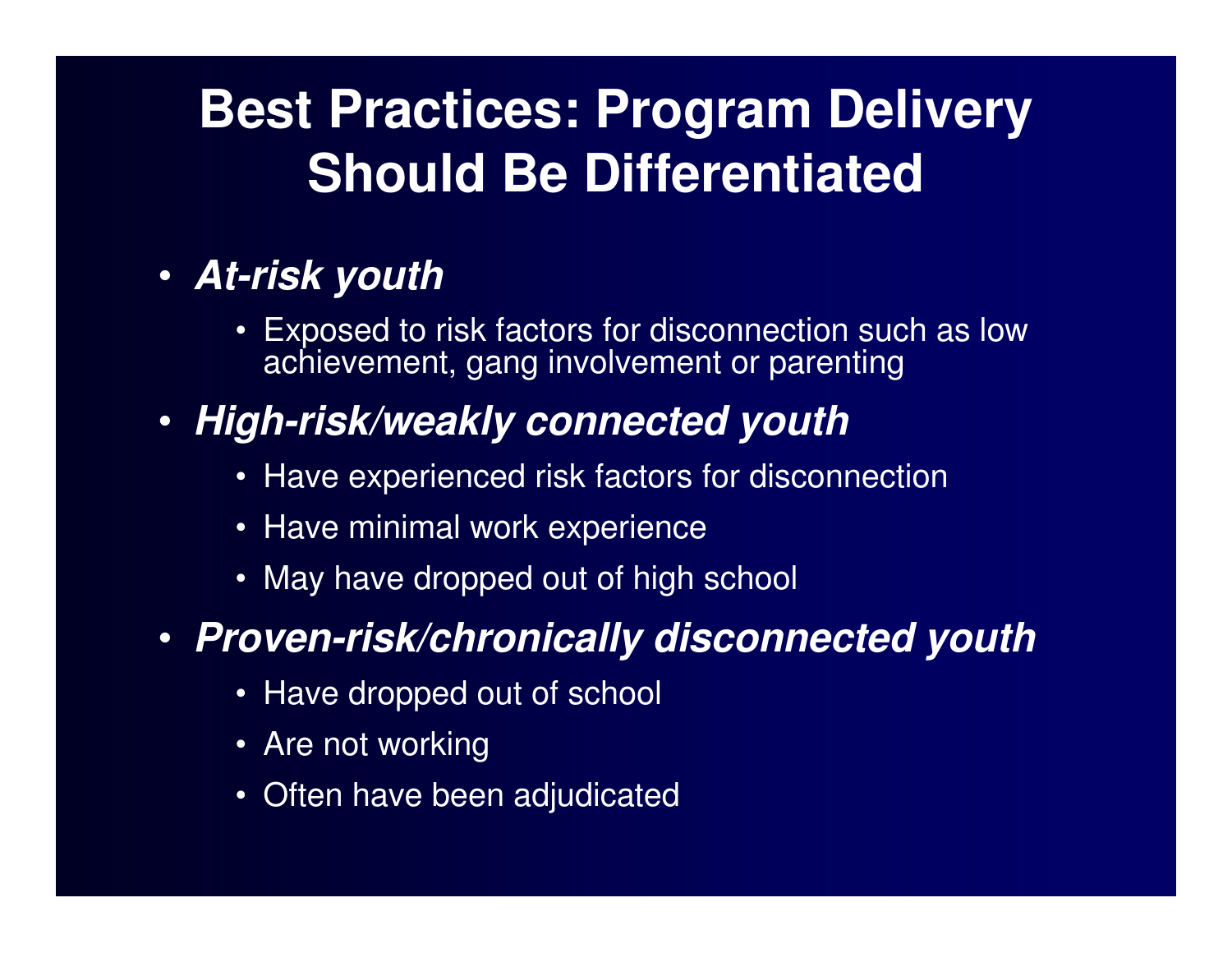## **County Investment in Programs for At-Risk Youth Increased in FY14**

- MCG and the College offer 17 programs
- In FY13, 2,850 youth were enrolled at cost of \$3.8 million
- In FY14, nearly 4,000 youth are enrolled at a cost of \$4.7 million
- From FY13 to FY14, the County's share of program funding grew from 41% to 48%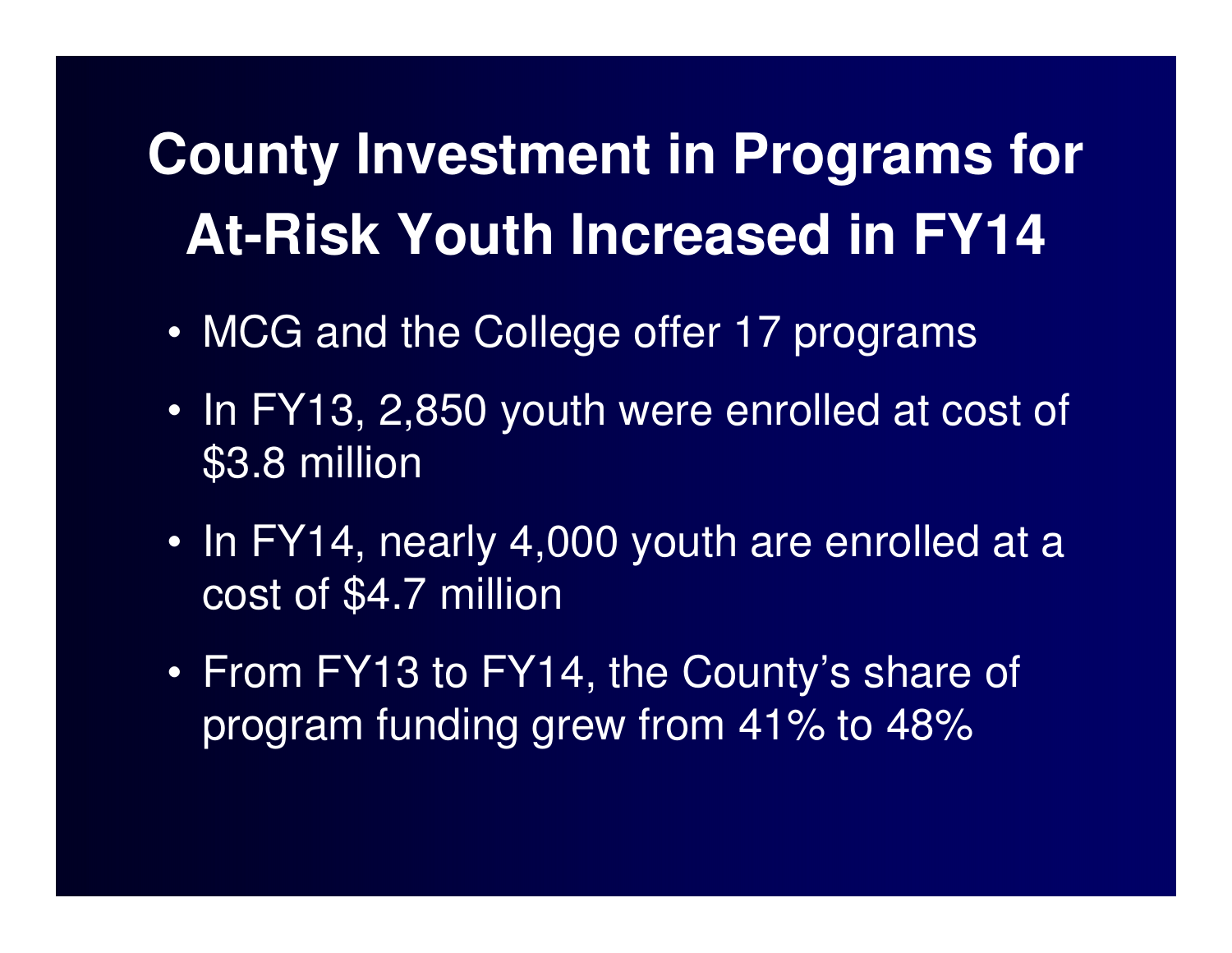## **Program Data by Risk Level**

|                                               |  |                            |                              | <b>Disconnected Youth</b> |                |         |
|-----------------------------------------------|--|----------------------------|------------------------------|---------------------------|----------------|---------|
| <b>At-Risk</b><br><b>Item</b><br><b>Youth</b> |  | <b>High</b><br><b>Risk</b> | <b>Proven</b><br><b>Risk</b> | <b>Subtotal</b>           |                |         |
| <b>Total # Programs</b>                       |  |                            |                              |                           | $\overline{3}$ | 10      |
| <b>Enrollment</b>                             |  | 2,542                      |                              | 1,283                     | 165            | 1,448   |
| <b>Total Budget (000s)</b>                    |  | \$2,620                    |                              | \$1,337                   | \$723          | \$2,060 |
| <b>County \$ (000s)</b>                       |  | \$1,216                    |                              | \$447                     | \$576          | (1,023) |

| 3.900<br>3.900<br>Youth Estimates  | 7,800 |
|------------------------------------|-------|
| <b>∣% Need Met</b><br>$4\%$<br>33% | 18%   |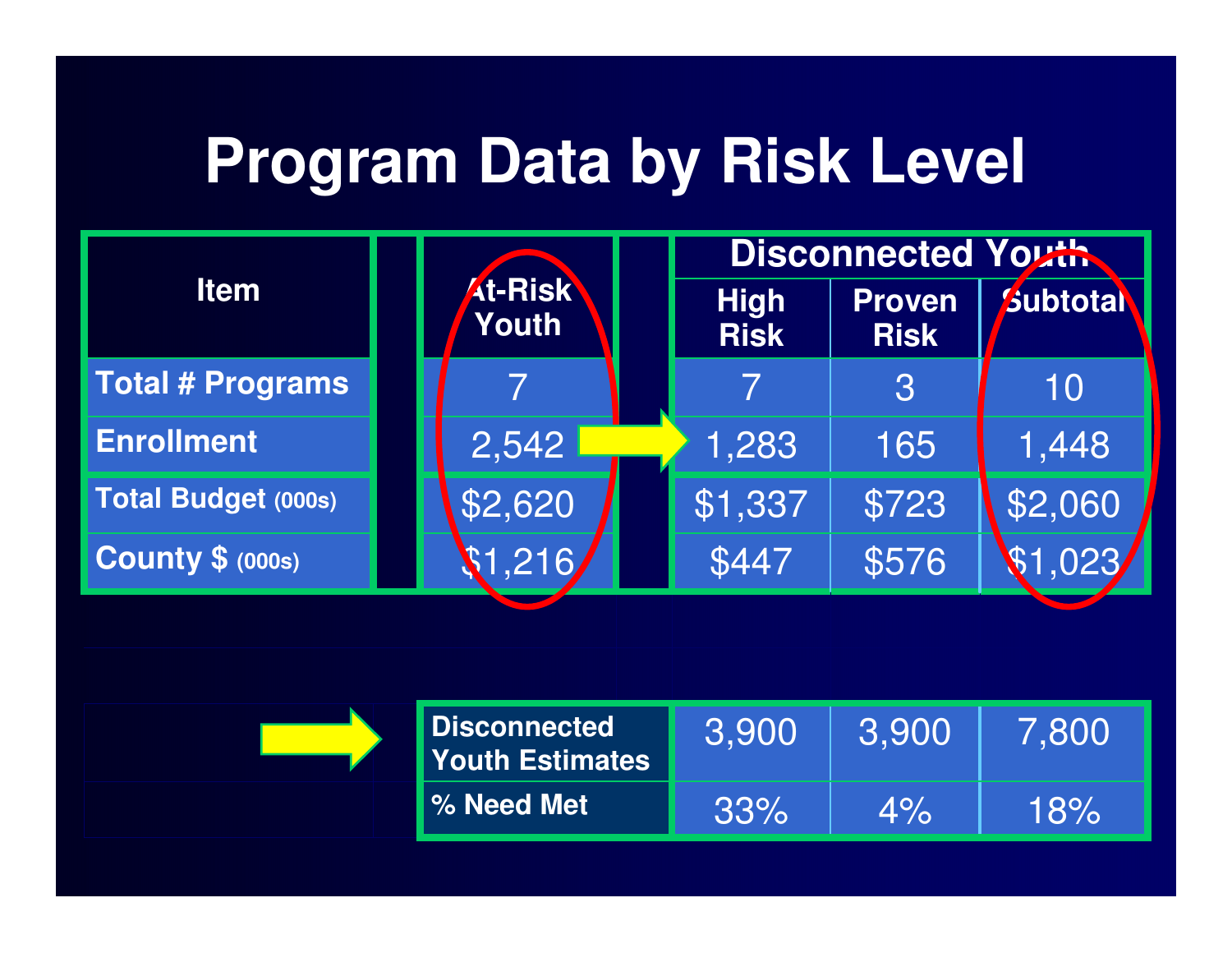## **Services for High Risk (Weakly Connected) Youth and Adults**

| <b>Program/Agency or Dept</b>           | # Youth<br><b>Served</b> | Academic/<br><b>Soft Skills</b> | Paid Jobs/<br><b>Hard Skills</b> |
|-----------------------------------------|--------------------------|---------------------------------|----------------------------------|
| <b>Gateway to College (MC)</b>          | 65                       |                                 |                                  |
| Life Skills & GED Preparation (MC)      | 474                      | $\checkmark$                    |                                  |
| Pathways to Success Program (MC)        | <b>NA</b>                | $\checkmark$                    |                                  |
| MI-BEST (MC)                            | <b>NA</b>                | $\checkmark$                    |                                  |
| <b>Youth Opportunity Centers (DHHS)</b> | 633                      | K                               |                                  |
| <b>Youth, Out-of-School (DED)</b>       | 111                      | $\checkmark$                    |                                  |
| <b>TANF (DHHS)</b>                      | <b>NA</b>                | <b>KA</b>                       |                                  |
| <b>Totals</b>                           | 1,283                    |                                 | 3                                |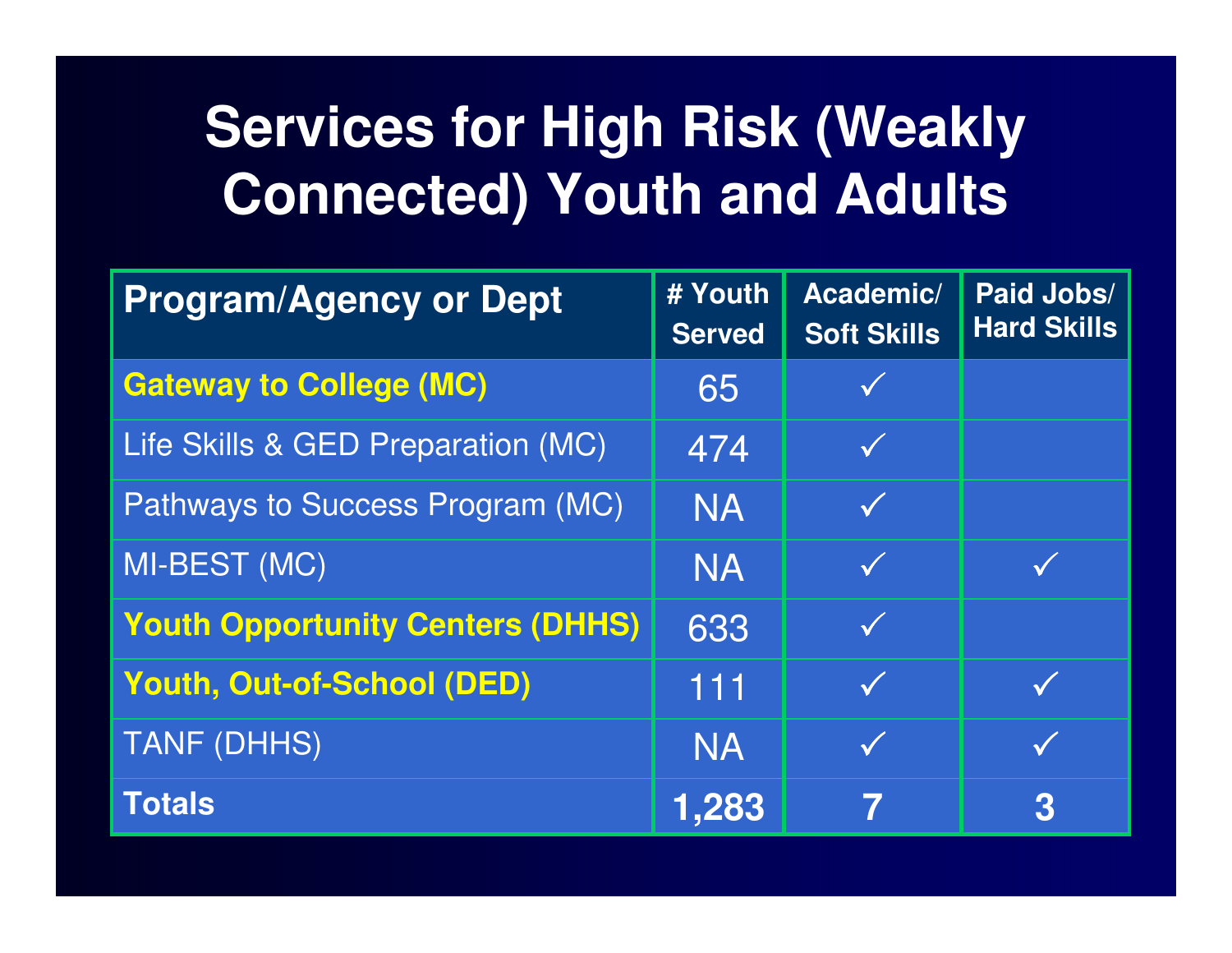## **Services for Proven Risk(Chronically Disconnected) Youth**

| <b>Program</b><br>(County Government Department)     | # Youth<br><b>Served</b> | Academic/<br><b>Soft Skills</b> | Paid Jobs/<br><b>Hard Skills</b> |
|------------------------------------------------------|--------------------------|---------------------------------|----------------------------------|
| <b>Street Outreach Network</b><br>(DHHS)             | 97                       |                                 |                                  |
| <b>Transition Services for Foster</b><br>Care (DHHS) | 28                       |                                 |                                  |
| <b>Conservation Corps (DHHS)</b>                     | 40                       |                                 |                                  |
| Totals                                               | 165                      | 3                               | $\mathbf{2}$                     |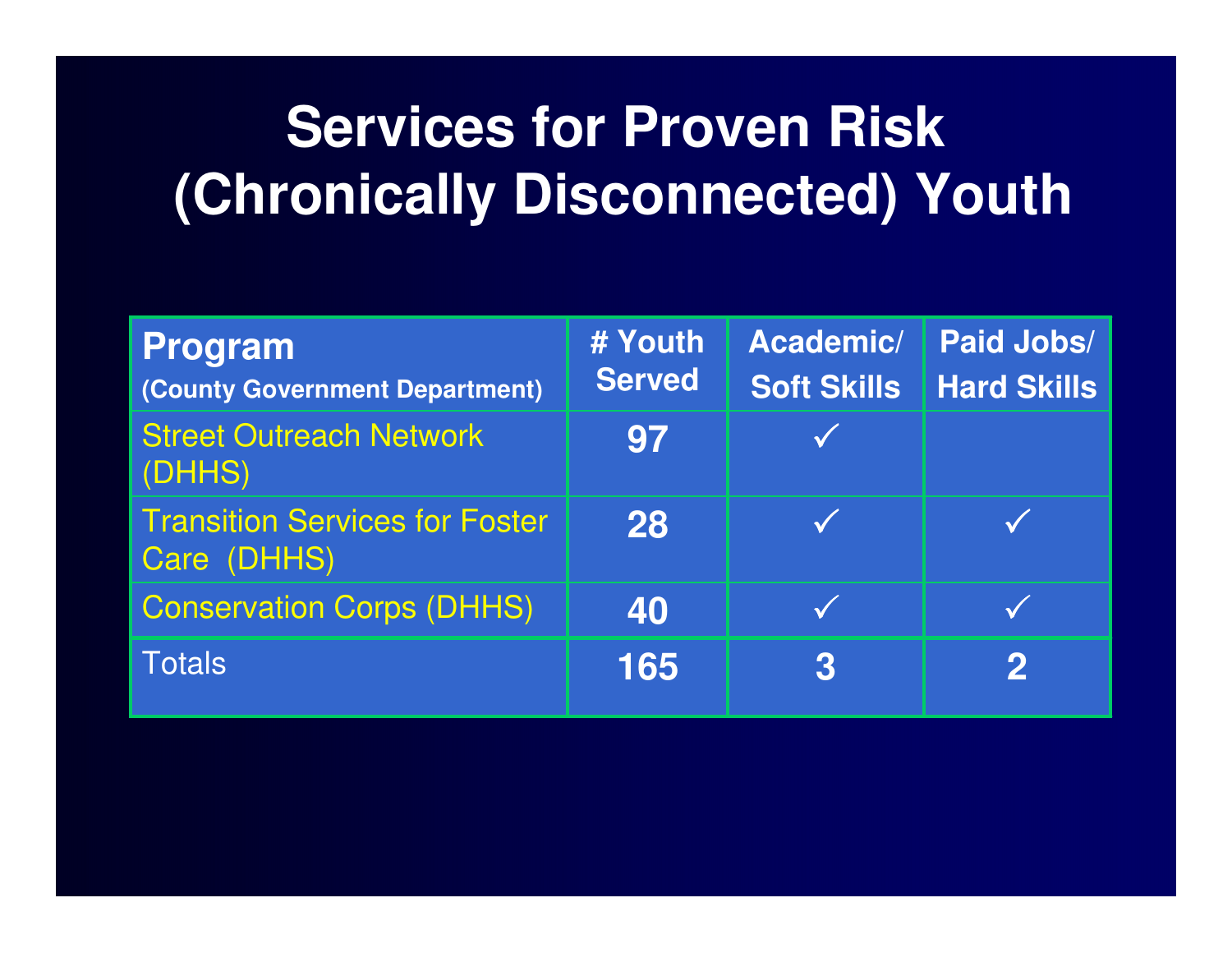### **Disconnected Youth Have Limited Access to Career and Technology Education**

- Barriers to entry limit the ability of disconnected, out of school youth to access the College's 150 certificate and degree programs
- In FY14, College resources will shift to serve more **at-risk** youth and fewer **high-risk** youth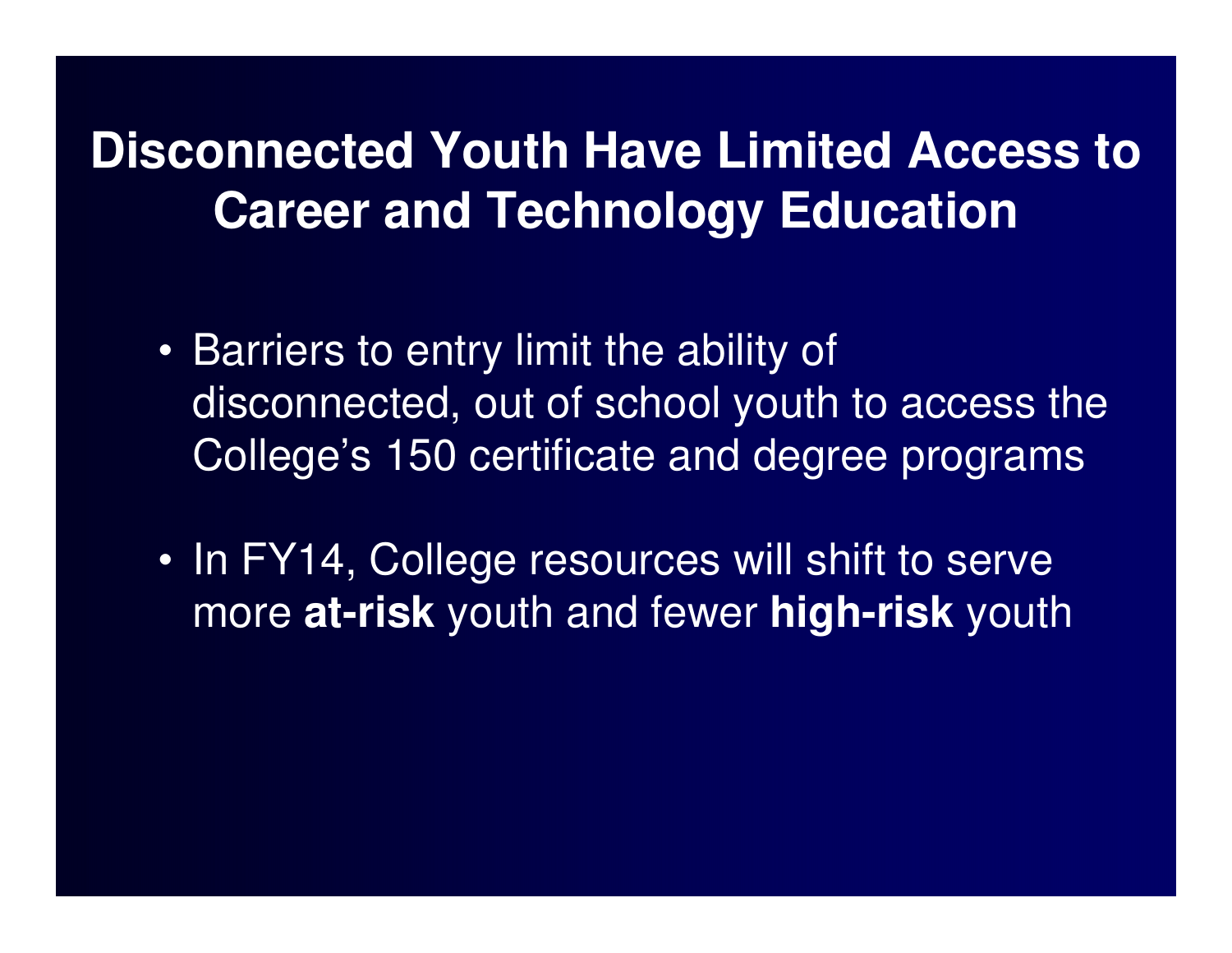## **Stakeholders' Perspectives:Strengths**

- County's contracted providers are engaged and deliver high-quality services
- County federally funded programs achieve their performance benchmarks
- Highest risk County youth connected to social service or criminal justice systems receive services
- Montgomery College and the Workforce Investment Board's Youth Council are champions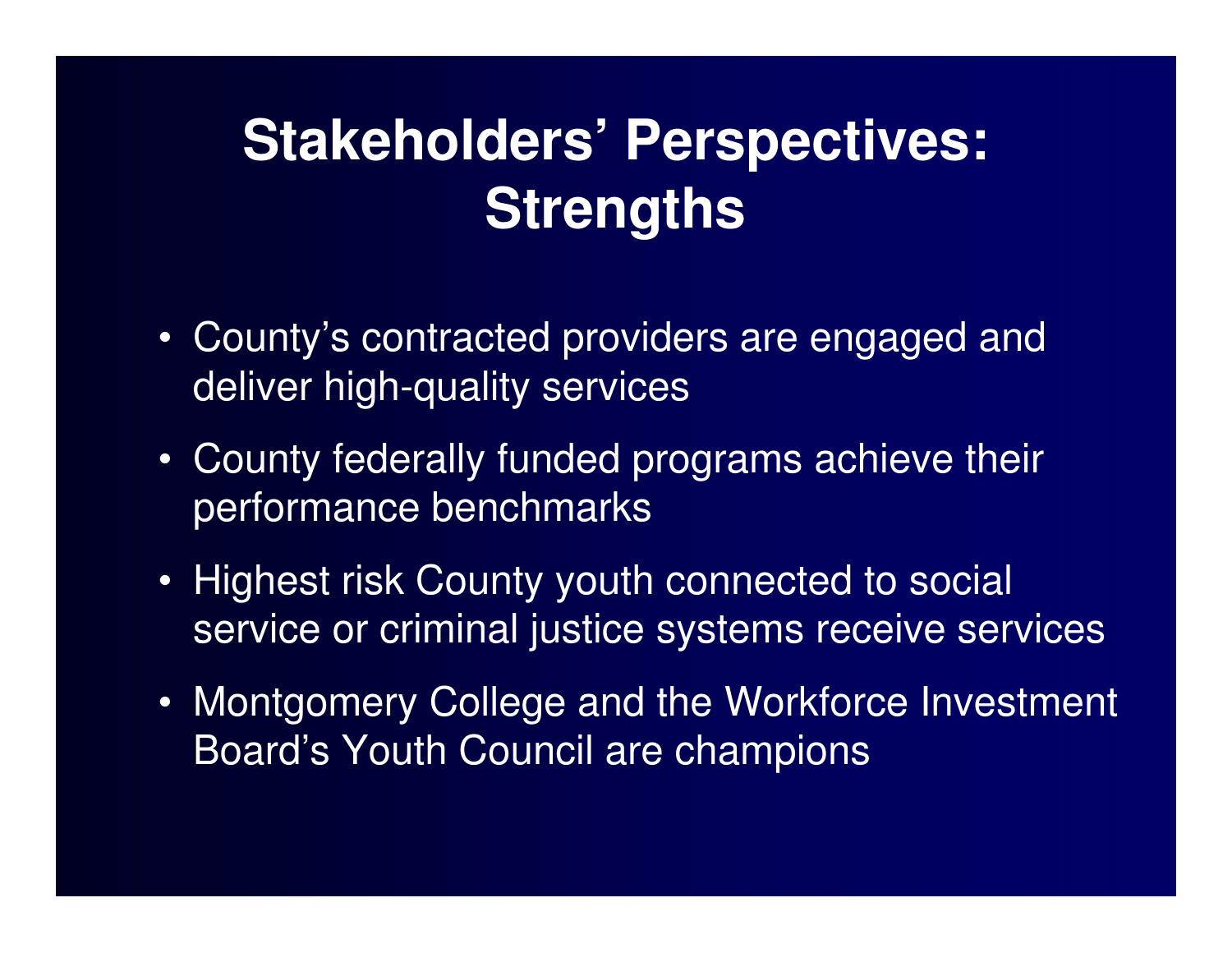## **Stakeholders' Perspectives:Weaknesses and Challenges**

- Youth work development is not a County priority
- Few services exist for weakly connected youth who are not in a social service system
- Programs target low-skilled, low-wage jobs
- $\bullet$  County programs are not tied to a larger strategy of connecting at-risk youth to work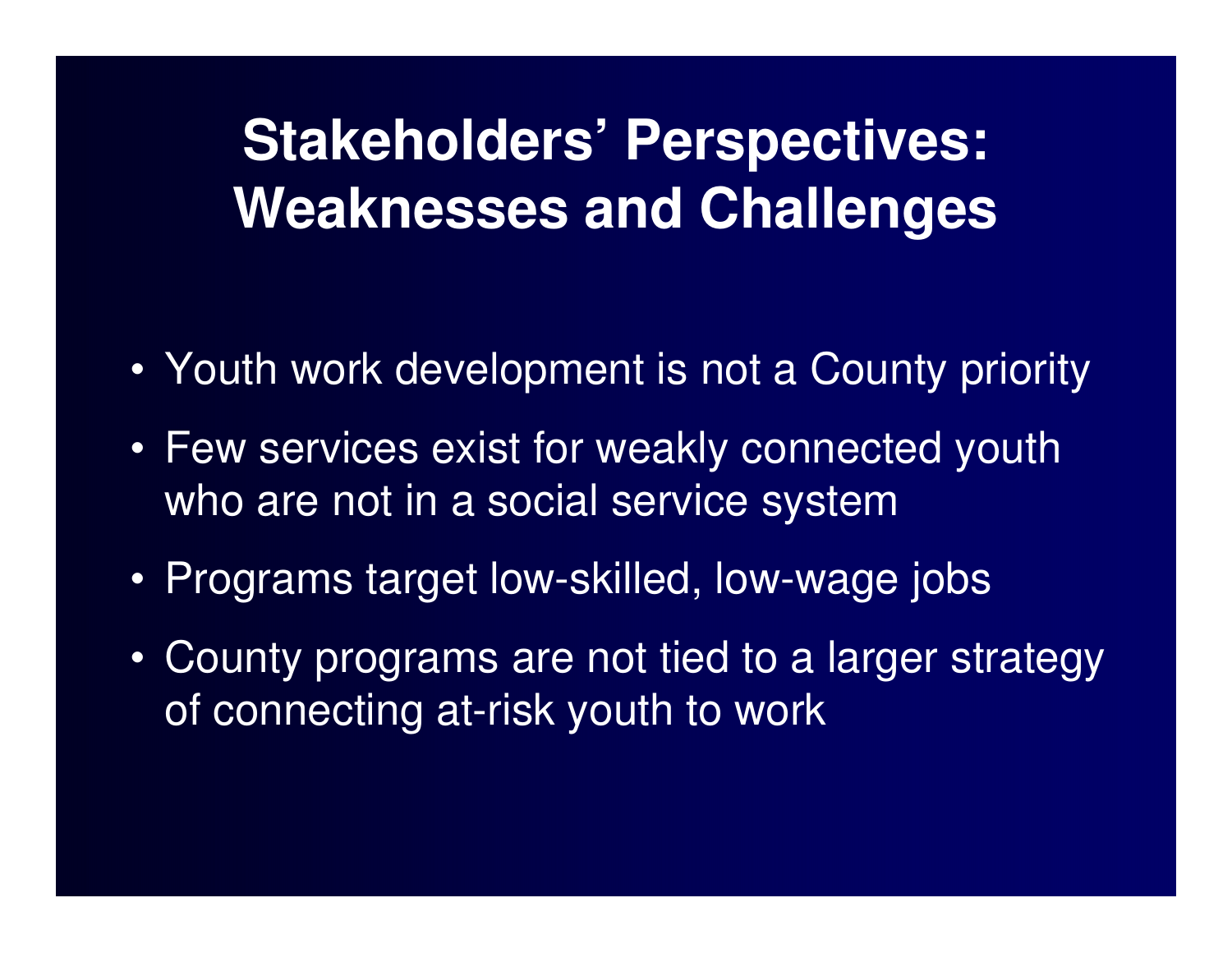## **The Potential of Career Pathways**

Career pathways connect education and training programs to enable participants to secure a job or advance in an industry or occupation

Five stages characterize the career pathways framework:

- Pre-GED
- •GED
- Short-term certificate
- Longer-term certificate and associate's degree
- $\bullet$ Bachelor's degree